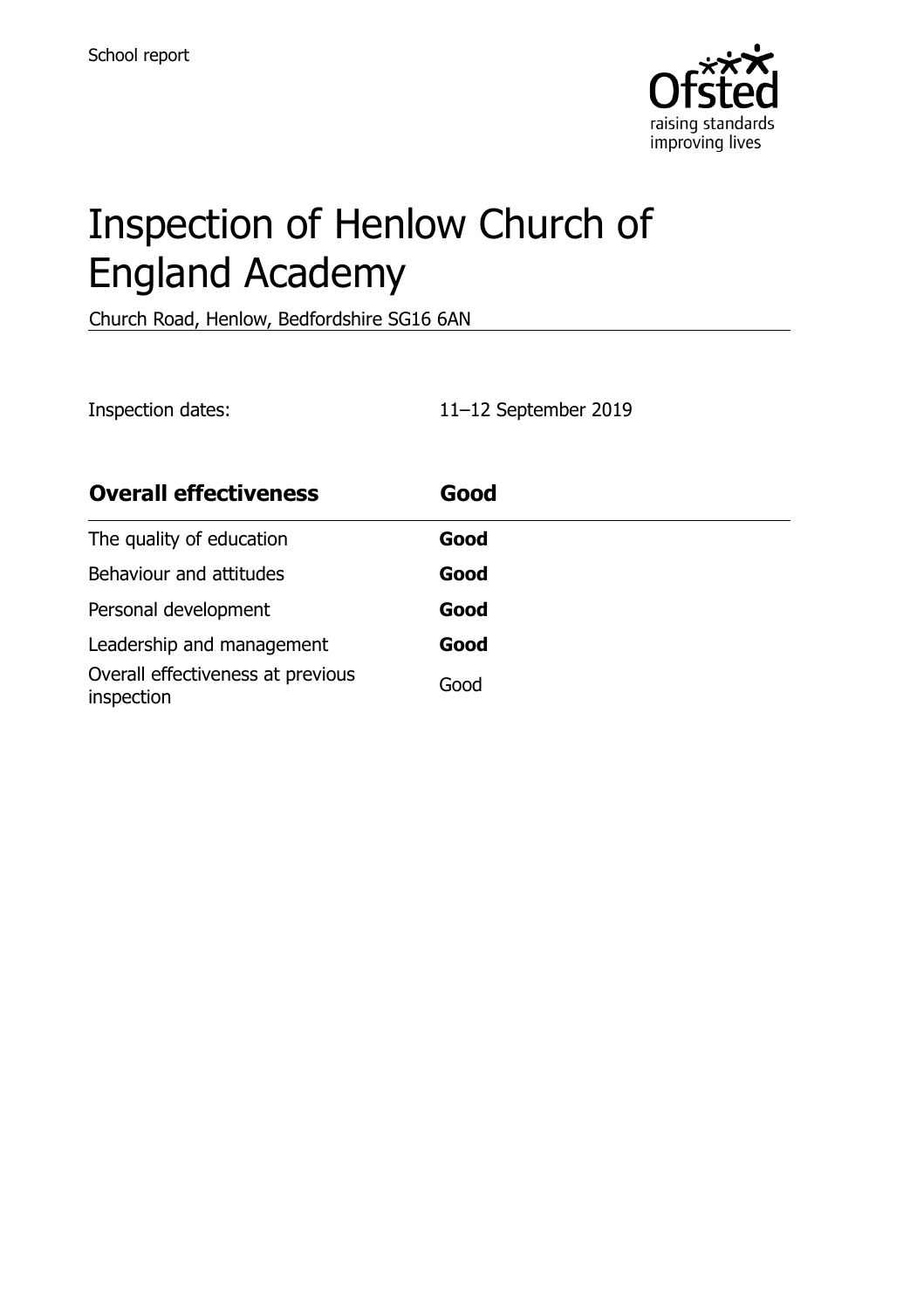

## **What is it like to attend this school?**

Pupils enjoy attending this friendly and caring school. They told us that teachers want them to do well and be happy. Pupils are confident that if they need help in any way, they will get it. Staff and pupils help new pupils to quickly become part of the school community. Pupils are polite, mature and considerate towards others.

Pupils get on well with each other and adults. In lessons, pupils work hard and sensibly, which helps them learn. Pupils play good-naturedly with others at breakand lunchtime. Almost all pupils behave very well. Expectations of behaviour are high. Teachers help pupils to make the right choices about how to behave.

Leaders have created a good balance between pupils' academic and personal development. Pupils enjoy learning a broad range of subjects. They also learn about the school's values of honesty, enthusiasm, nurture, love, originality and wisdom. Many pupils take part in the wide variety of clubs and activities held at lunchtime or after school.

All the pupils we spoke to said that bullying is rare. When it does happen, teachers deal with it quickly and well. Consequently, pupils feel safe and happy in school.

#### **What does the school do well and what does it need to do better?**

Leaders want all pupils to achieve their best. However, the information provided to parents and carers on the school's website about what pupils learn each year is underdeveloped. Subject leaders' planning shows what pupils should learn, and in what order, to build on what they already know. This is done particularly well in English, geography and mathematics, although it is not as well developed in French.

Leaders' actions have addressed the issues identified by inspectors when they inspected the school in 2018. In mathematics, teachers give pupils the chance to regularly recap important ideas. In English, pupils read a variety of different text types. Teachers make sure that pupils read and understand increasingly difficult texts as they move up the school. Pupils are encouraged to read at every opportunity. They also get lots of opportunities to write in different styles. This contributes to pupils knowing and remembering more in these subjects. Consequently, pupils achieve well.

Teachers share ideas about what works well in their teaching. They have the knowledge and skills needed to teach a range of subjects. Teachers usually choose activities that give pupils the right level of challenge. Occasionally they do not. Pupils' learning slows when this happens. Teachers adapt activities to meet pupils' needs, so that most pupils with special educational needs and/or disabilities (SEND) access the curriculum well.

The school's curriculum contributes strongly to pupils' wider personal development. Pupils learn about other cultures and beliefs in religious education (RE) and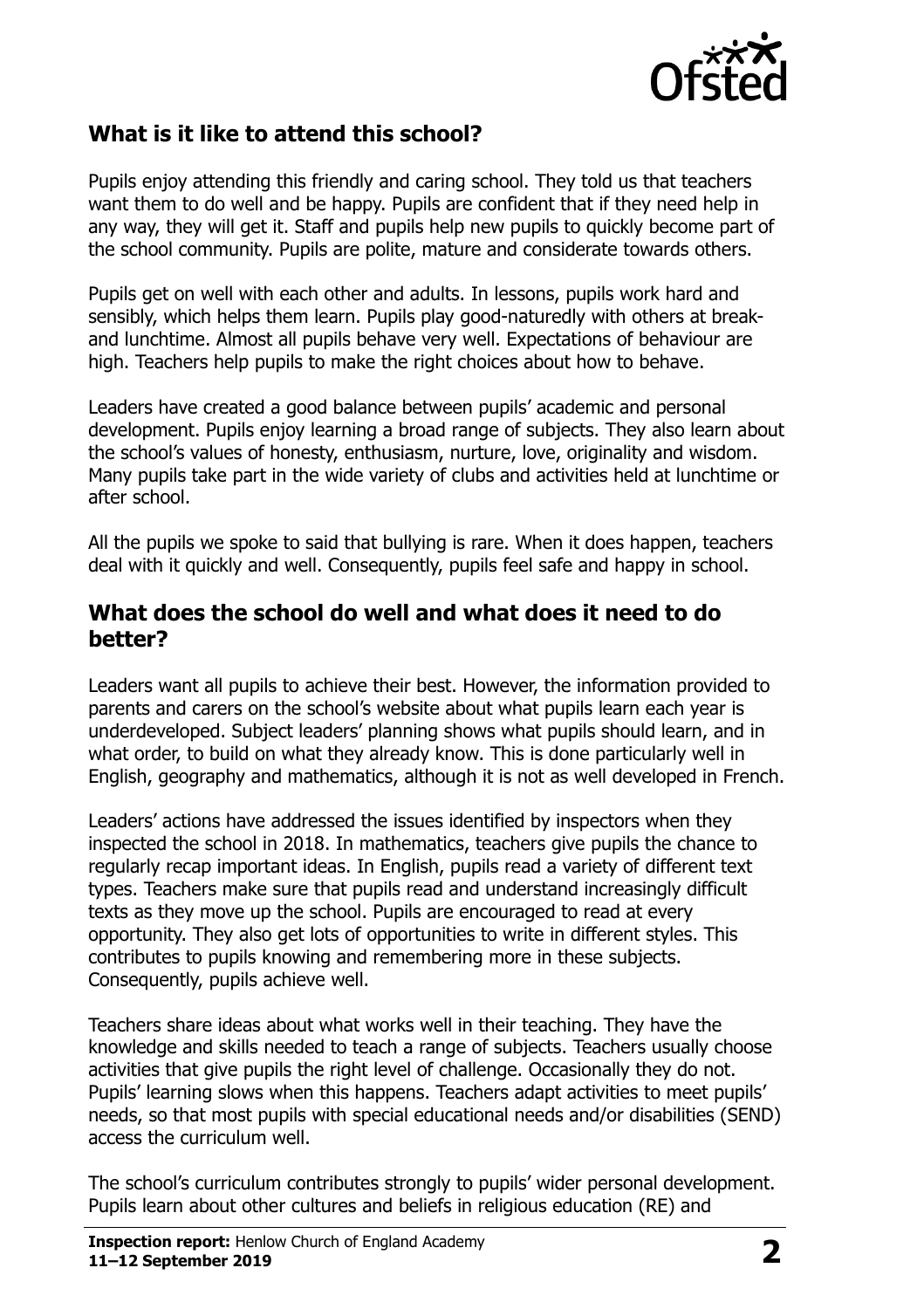

personal, social and health (PSH) education. Pupils know the similarities and differences between the major faiths. They know why it is important to respect the views of others. Collective worship helps pupils to think about how they should treat others. Pupils are proud that last year they raised over £6,000 for charities that they chose to support.

There is a well-planned careers programme for Year 7 and Year 8 pupils. Pupils can see how what they learn in school helps prepare them for employment.

Leaders use extra money to help pupils with SEND and disadvantaged pupils play an active part in school life. However, lack of transport means that some pupils cannot take part after school. Leaders are looking at how they can solve this problem so that more pupils can take full advantage of what the school offers.

Staff value the high-quality training and development opportunities provided by leaders. They feel valued and enjoy working at the school. Governors, who are also trustees of the academy trust, know the school's strengths and what could be better. They have worked with school leaders to improve the quality of education since the previous inspection.

Leaders check attendance closely. Their actions have improved the attendance of disadvantaged pupils. Leaders know which pupils still need extra help to meet the high expectations of attendance and behaviour. They ensure that pupils get this help.

## **Safeguarding**

The arrangements for safeguarding are effective.

Staff are well trained to recognise when pupils may be at risk of harm. They know when and how to report any concerns. 'Nagging doubt forms' build a picture of whether minor concerns are a sign of something more serious. The safeguarding leader passes on serious concerns quickly so that pupils are kept safe from harm. Checks to make sure that adults are suitable to work in the school are thorough. Pupils learn how to keep themselves safe from different risks. They have a very good understanding of e-safety. This is a regular part of computing lessons, assemblies and newsletters.

## **What does the school need to do to improve?**

## **(Information for the school and appropriate authority)**

 Although curriculum planning builds on previous learning and prepares pupils for the next key stage, this is less well developed in French. Pupils have had different experiences of learning a language in their previous schools, which has not been accounted for in the school's French curriculum. Leaders need to ensure that all subject plans are of equally high quality to support teachers' planning and take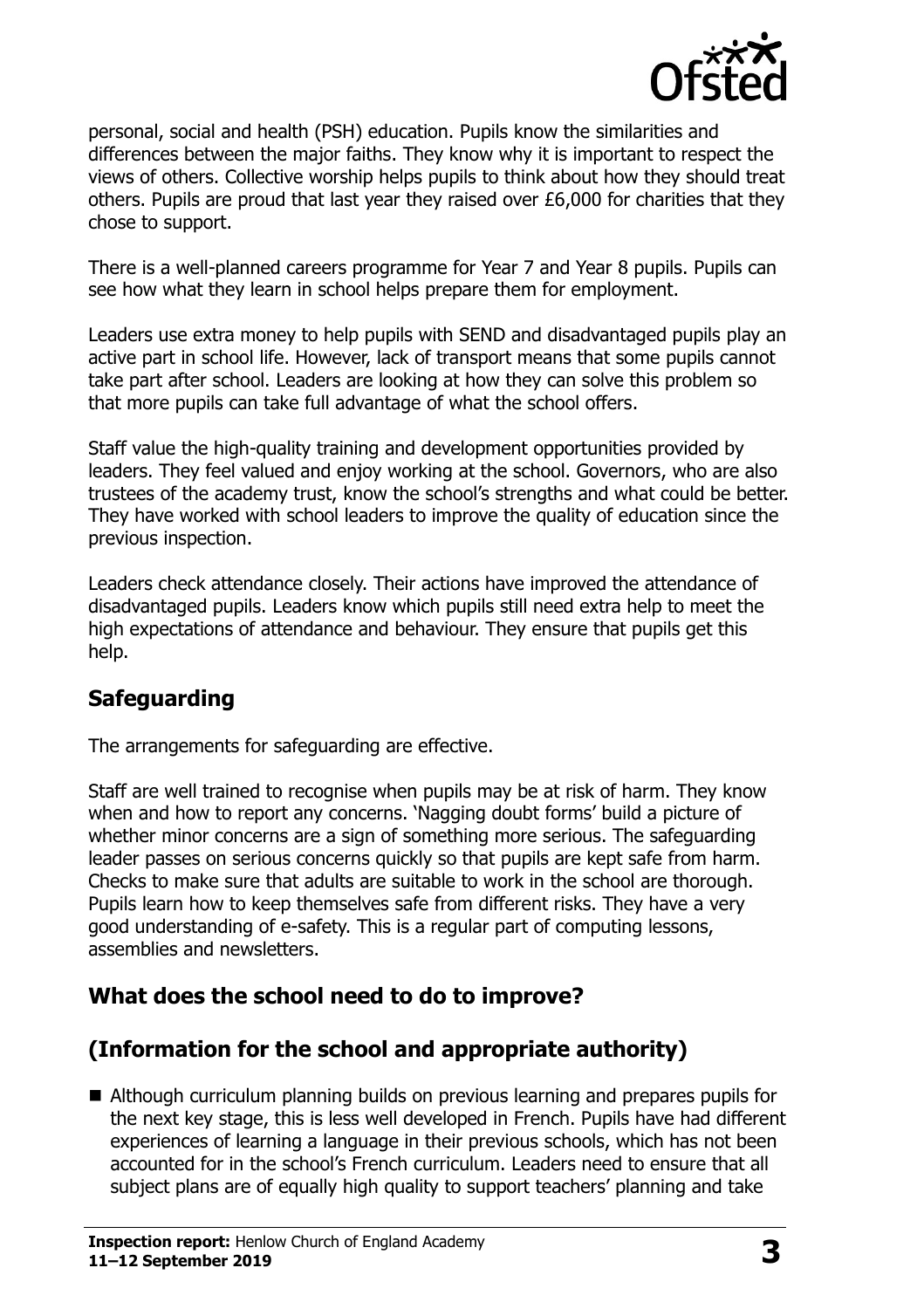

account of pupils' prior learning.

- Occasionally, some teachers do not make the best use of the good-quality shared resources available in the school. All teachers should use their checks on pupils' prior knowledge to choose appropriately challenging activities.
- A minority of parents of pupils with SEND do not feel that the school's provision is meeting their child's needs well enough. This is because leaders have not clearly communicated the actions they are taking to do so. Additionally, information for all parents about what pupils learn each year lacks detail. Leaders should improve these aspects of communication so that all parents know how the school supports pupils' learning.

#### **How can I feed back my views?**

You can use [Ofsted Parent View](http://parentview.ofsted.gov.uk/) to give Ofsted your opinion on your child's school, or to find out what other parents and carers think. We use Ofsted Parent View information when deciding which schools to inspect, when to inspect them and as part of their inspection.

The Department for Education has further quidance on how to complain about a school.

If you're not happy with the inspection or the report, you can [complain to Ofsted.](http://www.gov.uk/complain-ofsted-report)

#### **Further information**

You can search for [published performance information](http://www.compare-school-performance.service.gov.uk/) about the school.

In the report, '[disadvantaged pupils](http://www.gov.uk/guidance/pupil-premium-information-for-schools-and-alternative-provision-settings)' refers to those pupils who attract government pupil premium funding: pupils claiming free school meals at any point in the last six years and pupils in care or who left care through adoption or another formal route.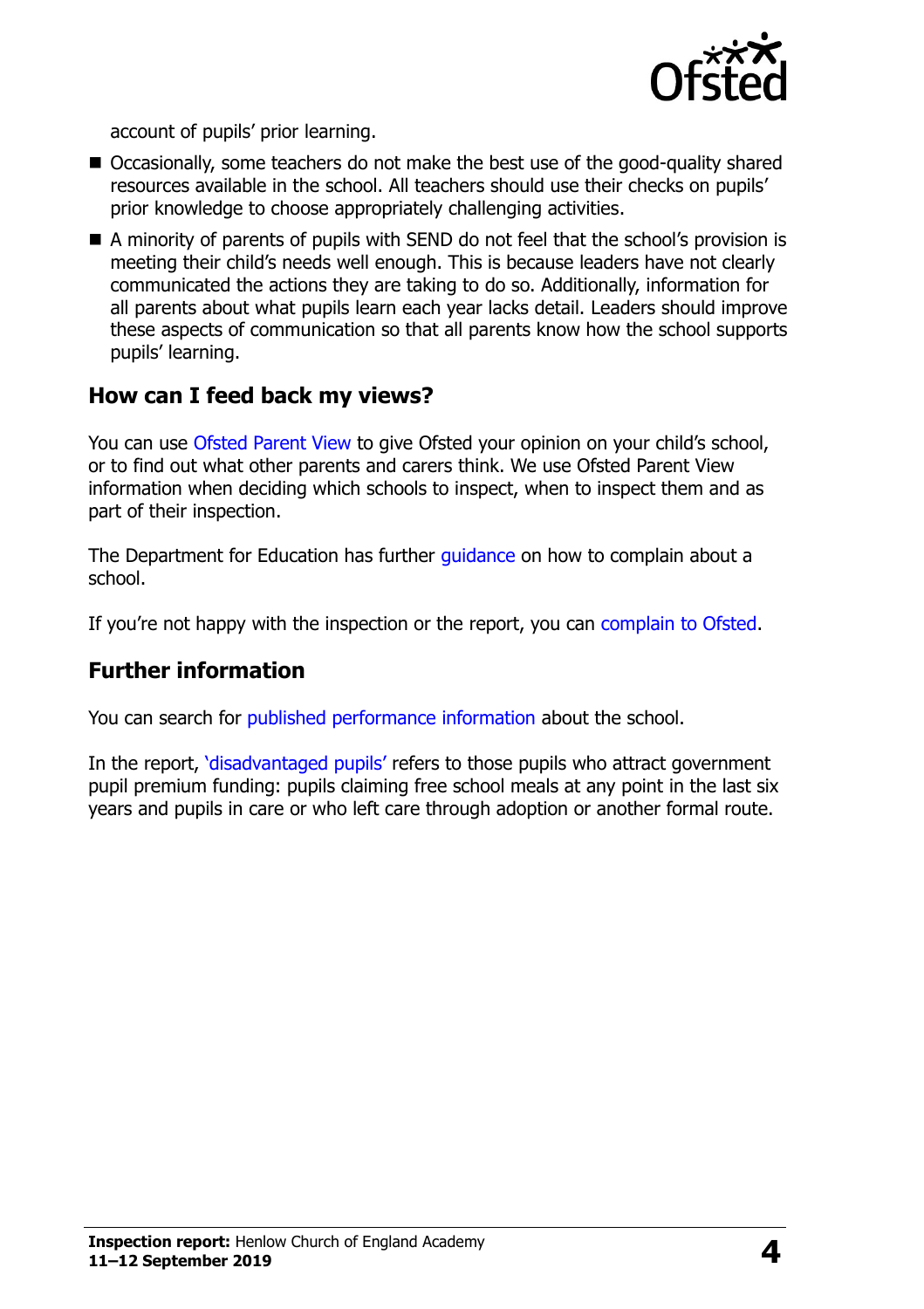

## **School details**

| Unique reference number             | 138027                      |
|-------------------------------------|-----------------------------|
| <b>Local authority</b>              | <b>Central Bedfordshire</b> |
| <b>Inspection number</b>            | 10087448                    |
| <b>Type of school</b>               | Middle deemed secondary     |
| <b>School category</b>              | Academy converter           |
| Age range of pupils                 | 9 to 13                     |
| <b>Gender of pupils</b>             | Mixed                       |
| Number of pupils on the school roll | 674                         |
| <b>Appropriate authority</b>        | Board of trustees           |
| <b>Chair of trust</b>               | Perry Huntley               |
| <b>Headteacher</b>                  | Caren Earp                  |
| Website                             | www.henlowacademy.co.uk     |
| Date of previous inspection         | 5 July 2018                 |

## **Information about this school**

- Henlow Church of England Academy is a Church of England faith school located in the Diocese of St Albans. It is a middle-deemed-secondary school.
- The religious character of the school was inspected under section 48 of the Education Act 2005 in July 2017 and was judged to be outstanding.
- The very large majority of pupils are of White British heritage. The proportion of disadvantaged pupils in the school is increasing. The proportion of current pupils with SEND is above average, particularly for pupils who have an education, health and care (EHC) plan.
- The school does not make use of alternative provision.
- The school is currently involved in a consultation regarding changing the age range of pupils to provide education until the end of key stage 4.

## **Information about this inspection**

We carried out this inspection under section 5 of the Education Act 2005.

**Inspectors met with the headteacher and members of the school leadership team,**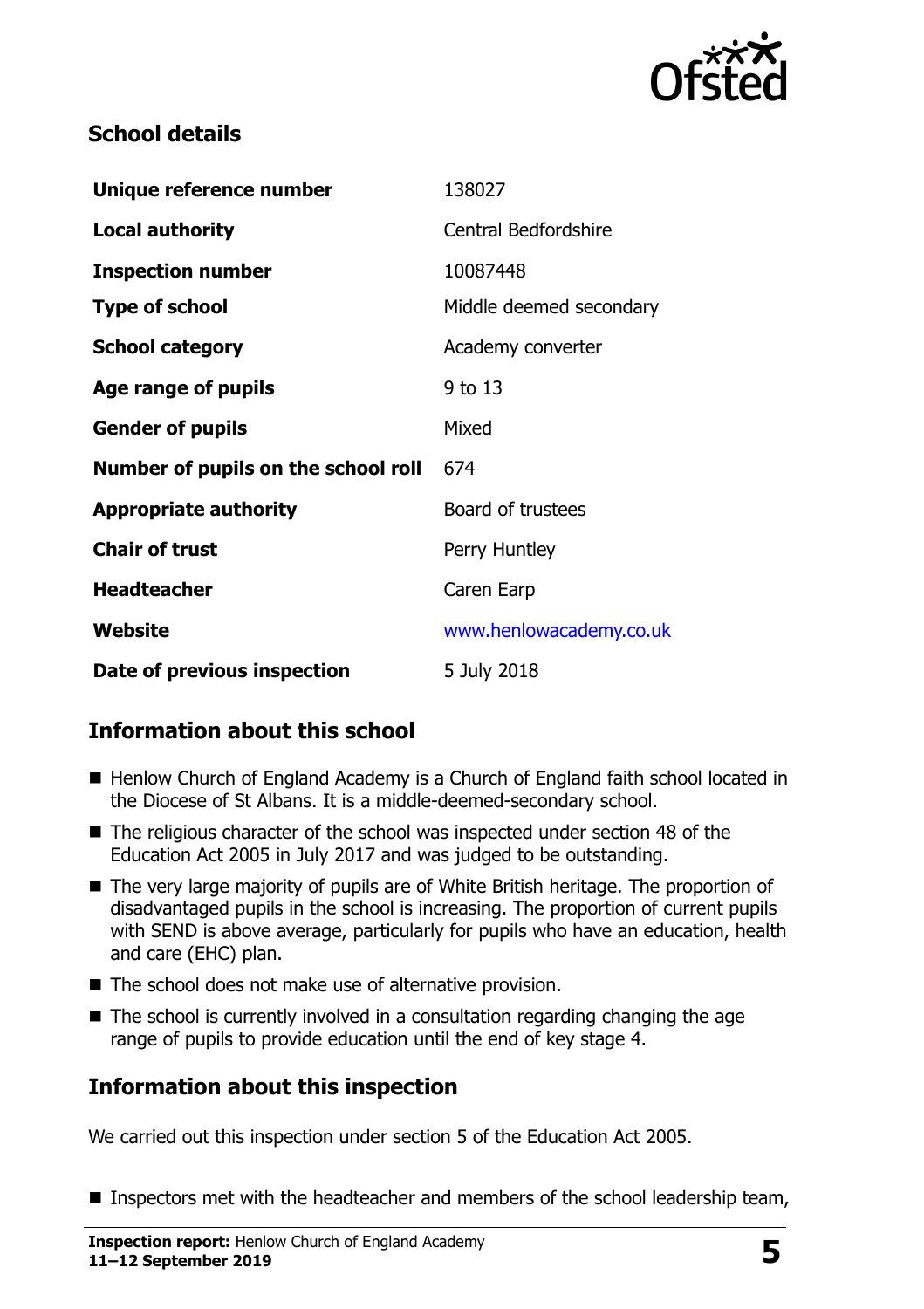

including the leader for SEND. An inspector also met with members of the governing body. The lead inspector held telephone conversations with the deputy director of education for the Diocese of St Albans and the leader of the local authority's attendance and inclusion team.

- The subjects considered as part of this inspection were English, mathematics, geography and French. In each subject, inspectors visited lessons, scrutinised the work in pupils' books, and held discussions with subject leaders, teachers and pupils.
- $\blacksquare$  To evaluate the effectiveness of safeguarding, inspectors reviewed school policies, procedures and records. An inspector met with the designated lead for safeguarding to review examples of actions taken to keep pupils safe. Inspectors also checked staff members' understanding of how to keep pupils safe from harm.
- The inspection team observed pupils' behaviour at break- and lunchtimes. They spoke to pupils informally when visiting lessons and in groups to gather their views on the school. Inspectors also considered 162 responses to Ofsted's online pupil survey.
- Inspectors reviewed school policies and information about behaviour and attendance.
- Inspectors considered 150 responses to Parent View, Ofsted's online questionnaire, including the 144 free-text comments, and two emails sent to the lead inspector. A complaint made to Ofsted after the inspection was also considered.
- Inspectors met with a group of teaching assistants and a group of newly qualified teachers. They considered the 50 responses to Ofsted's staff survey.

#### **Inspection team**

| Paul Wilson, lead inspector | Her Majesty's Inspector |
|-----------------------------|-------------------------|
| Brenda Watson               | Ofsted Inspector        |
| Caroline Pardy              | Ofsted Inspector        |
| Kathryn Herlock             | Ofsted Inspector        |